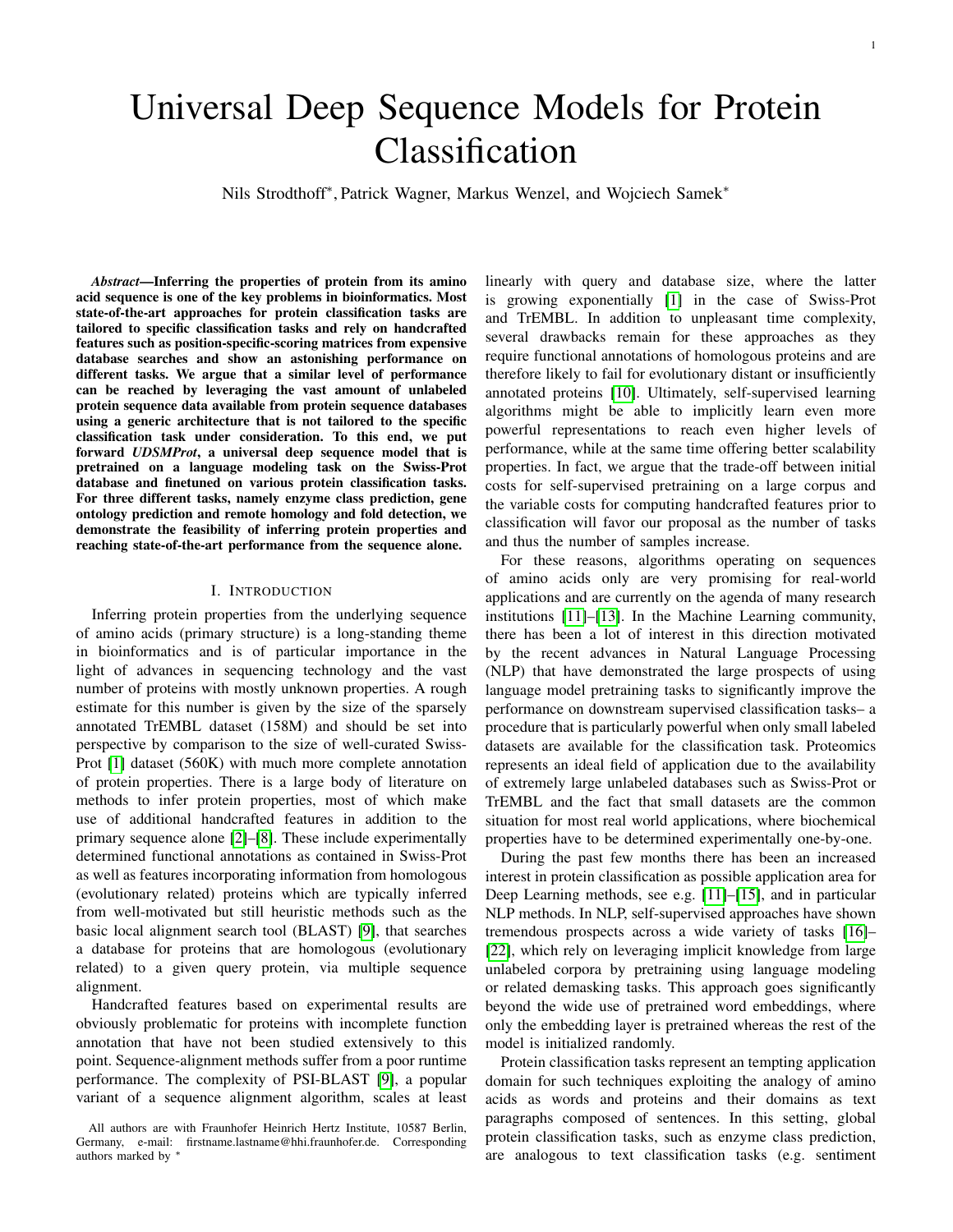analysis). Protein annotation tasks, such as secondary structure or phosphorylation site prediction, map to annotation tasks, such as part-of-speech tagging or named entity recognition. While this general analogy has been recognized and exploited already early on [\[23\]](#page-11-1), self-supervised pretraining is a rather new technique in this field [\[12\]](#page-10-9), [\[13\]](#page-10-6). Existing literature approaches in this direction [\[12\]](#page-10-9), [\[13\]](#page-10-6) show significant improvements of models trained using selfsupervised pretraining compared to their counterparts trained from scratch on a variety of tasks and demonstrate that models leverage biologically sensible information from pretraining. However, none of them explicitly demonstrates that pretraining can bridge the gap to state-of-the art approaches for these problems that mostly rely on handcrafted features such as position-specific-scoring matrices (PSSM) derived via BLAST.

Our contributions in this paper are the following:

- We put forward a universal protein classification model that relies on finetuning a language model pretrained on Swiss-Prot augmented by custom classification layers (see section [III\)](#page-2-0). The success of this approach stresses the fact that many protein classification problems can potentially be addressed with a single task-independent architecture. The major advantage of our approach is that pretraining of a language model needs to be computed only once, hence accelerating future applications by reusing implicit knowledge already learned.
- We demonstrate the competitiveness of our approach for three classical protein classification tasks namely enzyme class (EC) prediction, gene ontology (GO) prediction and remote homology and fold detection (introduced in section [II\)](#page-1-0). In section [IV](#page-3-0) we find that our approach performs on par with, or even outperforms state-of-theart algorithms that typically make use of expensive PSSM features. It is the first time, to the best of our knowledge, that a model operating on the sequence alone was able to reach the level of performance of algorithms operating on PSSM features.
- We systematically investigate the dependence of the pretraining gain on the size of the training dataset for the downstream classification task and illustrate the particular advantages of our approach for small datasets both compared to models trained from scratch and to models that rely on PSSM features. This finding might be a crucial component to increase the quantitative accuracy of protein classification tasks for small datasets.

#### II. TASKS AND DATASETS

<span id="page-1-0"></span>In this section, we briefly introduce each of the three protein classification tasks considered in this work along with the most prominent literature approaches to these problems before discussing the datasets used for our analysis.

## *A. Enzyme Class Prediction*

Task: Enzyme prediction is a functional prediction task targeted to predict the Enzyme Commission number. The enzyme commission number is a hierarchical numerical classification scheme for enzymes based on the chemical reactions they catalyze. In particular, we consider EC prediction for level 0, i.e. predicting enzyme vs. non-enzyme, and level 1, i.e. predicting one of the six main enzyme classes.

State-of-the-art: A powerful EC classification algorithm of the pre-deep-learning-era was provided by *EzyPred* [\[2\]](#page-10-1), which owed its success to the design of a hierarchical approach and to appropriate input features which are a combination of the functional (BLAST against a PFAM database) and evolutionary information (PSI-BLAST [\[9\]](#page-10-3) against the Swiss-Prot database). For hierarchical classification (level 0 to level 2), a simple k-nearest-neighbor classifier (KNN) was trained in order to achieve convincing results. *EzyPred* was superseded by *DEEPre* [\[7\]](#page-10-10) where deep learning was applied to raw sequence and homology data as input. Instead of training simple classifiers on highly engineered features, they trained feature representation and classification in an end-toend fashion with a hybrid CNN-LSTM-approach. Recently, *ECPred* [\[8\]](#page-10-2) also showed competitive results by building an ensemble of well-performing classifier (Subsequence Profile Map with PSSM [\[24\]](#page-11-2), BLAST-kNN [\[9\]](#page-10-3) and Pepstats-SVM using peptides statistics [\[25\]](#page-11-3)). Nevertheless, drawbacks as described in section [I](#page-0-0) remain, i.e. requiring functional annotations of homologous proteins, which is not guaranteed for evolutionary distant or insufficient annotated proteins.

Datasets: EC classification is a commonly used and conceptually simple protein classification task for which a large amount of labeled data is available. For these reasons, we decided to use EC classification as a test bed for detailed investigations of the effects of dataset size, similarity threshold and redundant sequences. The existing dataset provided by *DEEPre* did not meet the requirements of these investigations mainly due to the fact that only representative sequences per cluster instead of full datasets were provided. In addition to the original *DEEPre* dataset, we therefore recreated datasets for similarity threshold 40% and 50% by combining best practices from both [\[7\]](#page-10-10) and [\[8\]](#page-10-2). The corresponding dataset with similarity threshold 40% relying on clusters from a prior CD-HIT [\[26\]](#page-11-4) run is termed EC40. Compared to *DEEPre* we slightly adapted their dataset generation procedure by clustering Swiss-Prot all at once with CD-HIT, instead of clustering enzymes and non-enzymes separately, as this mimics the way UniRef50 clusters are constructed, albeit for similarity threshold 40% in this case. The dataset using a similarity threshold of 50% by using UniRef50-clusters is termed EC50. For both self-constructed datasets, we do not balance the number of enzymes and non-enzymes since we deem the ratio of enzymes and non-enzymes in Swiss-Prot a more appropriate proxy for the actual ratio observed in nature than artificially restricting the ratio to 0.5. We restrict ourselves for simplicity to proteins with a single EC-label. A detailed description of the dataset generation process and a table summarizing all datasets used for EC prediction are given in appendix.

### <span id="page-1-1"></span>*B. Gene Ontology Prediction*

Task: A much more general although closely related problem to enzyme prediction is gene ontology prediction.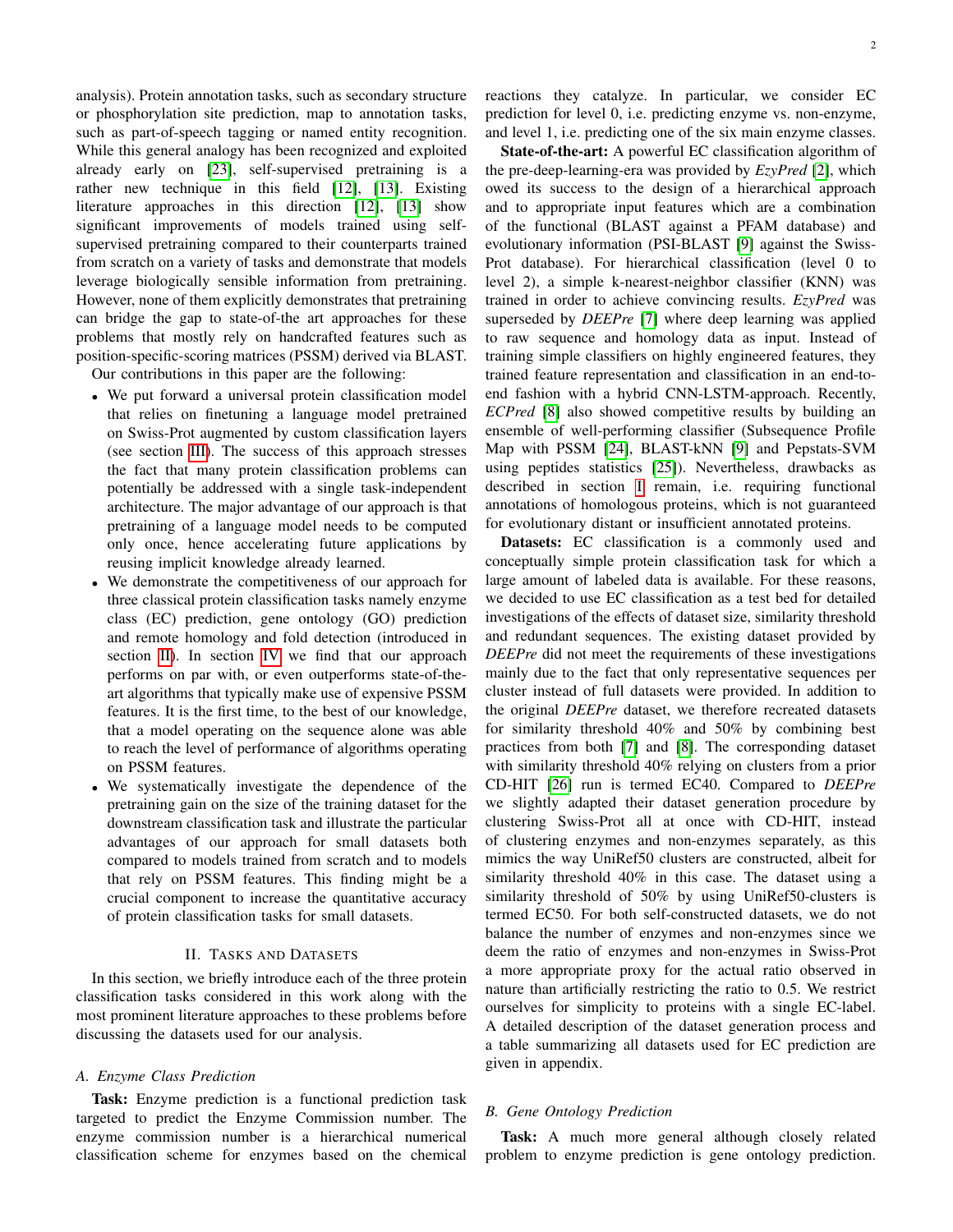Gene ontology is an international bioinformatics initiative to unify a part of the vocabulary for representation of proteins attributes. It covers three domains, namely cellular components, molecular functions and biological processes. The nomenclature is organized into hierarchies ranging from coarse to fine-grained attributes. Here, we focus on the domain of molecular function prediction.

State-of-the-art: Similar to enzyme class prediction, the first proposed approaches in this field relied on handcrafted features like functionally discriminating residues (FDR) with PSSM [\[4\]](#page-10-11) and classification models consisting of an array of Support Vector Machines [\[5\]](#page-10-12). Recently, deep learning approaches have raised the bar by using convolutional neural networks [\[27\]](#page-11-5) and residual neural networks [\[15\]](#page-10-7).

Dataset: For simplicity and easiest comparability with literature results, we focus on protein annotations belonging to the molecular function (MF) and completely disregard the other two main categories, cellular component and biological process. This is also the considered case of *DeeProtein* [\[15\]](#page-10-7), with data from the CAFA3 challenge [\[28\]](#page-11-6), which is a major attempt to establish a suitable evaluation framework for protein function prediction. We use the scripts provided by [\[15\]](#page-10-7) to construct appropriate training and test sets. Specifically, we train on their Swiss-Prot training set, that was designed to have sequence similarities below 50% compared to the CAFA3 test set, resulting in a training set of 135468 unique sequences. In order to be able to compare directly to literature results [\[15\]](#page-10-7), [\[27\]](#page-11-5), we compare performance on a CAFA3 benchmark set comprising 575 sequences for a selection of 539 molecular function GO-terms that were predicted by *DeepGO*.

## *C. Remote Homology and Fold Detection*

Task: Remote homology detection is one of the key problems in computational biology and refers to the classification of proteins into structural and functional classes, which is considered to be a key step for further functional and structural classification tasks. Here we consider remote homology detection in terms of the SCOP database [\[29\]](#page-11-7), where all proteins are organized in four levels: class, fold, superfamily and family. Proteins in the same superfamily are homologous and proteins in the same superfamily but in different families are considered to be remotely homologous.

**State-of-the-art:** Remote homology detection has a rich history and we refrain from presenting a detailed discussion of literature approaches to the problem. The interested reader is referred to a recent review article on this topic [\[30\]](#page-11-8). We will compare to *ProDec-BLSTM* [\[6\]](#page-10-13) with a bidirectional recurrent neural network operating on PSSM input features building on earlier work [\[31\]](#page-11-9). A classical baseline method is provided by *GPkernel* [\[3\]](#page-10-14), who apply kernel-methods to sequence motifs.

Datasets: For remote homology detection, we make use of the SCOP 1.67 dataset as prepared by [\[31\]](#page-11-9), which has become a standard benchmark dataset in the field. Here the problem is framed as a binary classification problem where one has to decide if a given protein is contained in the same superfamily or fold as a given reference protein. The superfamily/fold benchmark is composed of 102/85 separate datasets and we

report the mean performance of all models across the whole set.

## III. MODELS AND ARCHITECTURES

## <span id="page-2-0"></span>*A. UDSMProt: Universal Deep Sequence Models for Protein Classification*

We aim to address all three different classification problems introduced above within a single architecture that is universal in the sense that only the dimensionality of the output layer has to be adapted to the specific task, which facilitates the adaption of the approach to classification tasks beyond the three exemplary tasks considered in this work. For finetuning on the downstream classification tasks, all embedding weights and LSTM weights are initialized using the same set of weights obtained from language model pretraining. As we will demonstrate, this is a particularly powerful choice for small datasets. The central element that distinguishes approaches based on self-supervised pretraining (as our *UDSMProt*), from the algorithms used predominantly in the literature is the fact that it implicitly learns representations from unlabeled data. This representation can be leveraged for downstream classification task whereas the conventional approaches incorporate side-information in the form of precomputed features. The pretraining step has to be carried out only once, whereas precomputed features have to be recomputed for every single downstream classification dataset.

Our proposed method relies on an *AWD-LSTM* language model [\[32\]](#page-11-10), which is, at its heart, a 3-layer LSTM augmented by different kinds of dropouts (embedding dropout, input dropout, weight dropout, hidden state dropout, output layer dropout). During language model training, the output layer is tied to the weights of the embedding layer. During finetuning for classification tasks, the output layer is replaced by a concatenation-pooling layer [\[17\]](#page-11-11) followed by a fullyconnected hidden layer and a final output layer. Specific model parameters are listed in Table [I](#page-2-1) and were largely inspired by those from [\[17\]](#page-11-11).

Table I: AWD-LSTM Parameters

<span id="page-2-1"></span>

| Parameter                           | Value                                    |  |  |  |
|-------------------------------------|------------------------------------------|--|--|--|
| Joint parameters                    |                                          |  |  |  |
| Number of hidden units              | 1150                                     |  |  |  |
| Number of layers                    |                                          |  |  |  |
| Embedding dimension                 | 400                                      |  |  |  |
| Backpropagation through time (bptt) | 70                                       |  |  |  |
| Gradient clipping                   | 0.25                                     |  |  |  |
| Weight decay                        | $1e-7$                                   |  |  |  |
| Language-model-specific parameters  |                                          |  |  |  |
| Dropout $(p_o, p_h, p_i, p_e, p_w)$ | $0.5 \cdot (0.25, 0.1, 0.2, 0.02, 0.15)$ |  |  |  |
| Classifier-specific parameters      |                                          |  |  |  |
| Dropout $(p_o, p_h, p_i, p_e, p_w)$ | $0.5 \cdot (0.4, 0.2, 0.6, 0.1, 0.5)$    |  |  |  |
| Max. length (explicit backprop.)    | 1024                                     |  |  |  |
| Number of hidden units (head)       | 50                                       |  |  |  |

The training procedure for transfer learning is largely inspired by *ULMFit* [\[17\]](#page-11-11) and proceeds as follows, see Figure [1](#page-4-0) for a schematic illustration: In a first step, we train a language model on Swiss-Prot data. We restrict to using Swiss-Prot, as opposed to the significantly larger TrEMBL database, for pretraining mainly for computational reasons.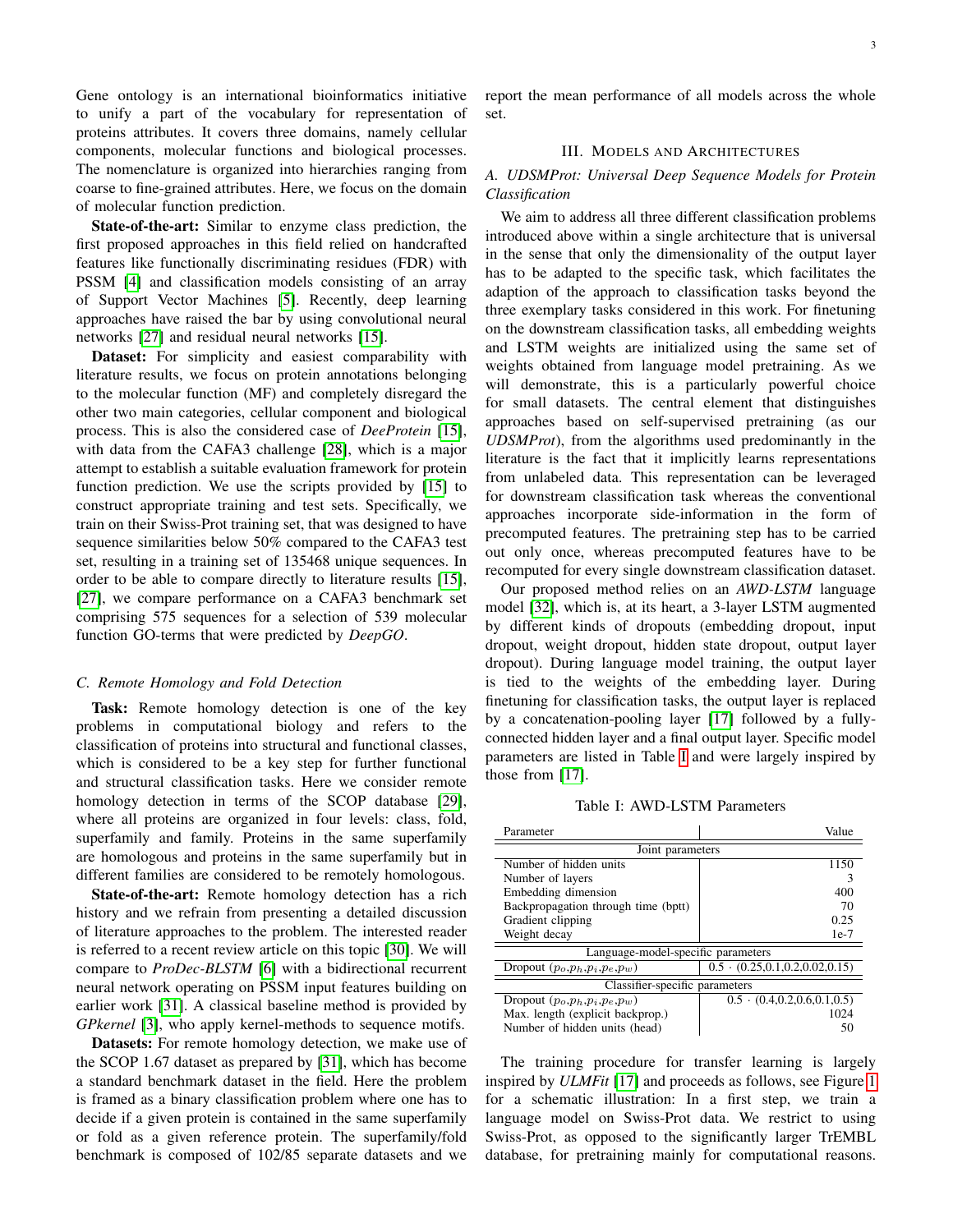In particular, we are interested in establishing a solution that is also amenable for users with a smaller computational budget. Besides computational considerations, we also decided in favor of Swiss-Prot, because we were interested in a direct comparison to BLAST features computed for the same reference database. In a second step, the language model's output layer is replaced by a concat-pooling-layer and two fully connected layers. A potential intermediate step where one finetunes the generic language model on the corpus underlying the classification step, as proposed by [\[17\]](#page-11-11), did only show an improvement in terms of language model quality but did not result in an improved downstream classification performance. This step was therefore omitted for the results presented below.

When finetuning the classifier, we gradually unfreeze layer group by layer group (four in total) for optimization. We use discriminative learning rates during finetuning reducing the learning rate by a factor of 2 for each layer group compared to the previous. A single model is by construction only able to capture the context in a unidirectional manner, i.e. processing the input in the forward or backward direction. As simplest approach to incorporate both contexts into the final prediction, we train separate forward and backward models both for language modeling as well as for the finetuned classifiers. Then we report also the performance of the ensemble model obtained by averaging the output probabilities of both classifiers.

We use a 1-cycle learning rate schedule [\[33\]](#page-11-12) during training for 30 epochs during the final finetuning step. Any kind of hyperparameter optimization was performed based on the model performance on a separate validation set, while we report performance on a separate test set. Our way of addressing the specific challenges of the remote homology datasets are described in Section [IV-D.](#page-9-0) In all cases, we use binary/categorical crossentropy as loss function and the AdamW optimizer [\[34\]](#page-11-13).

#### <span id="page-3-1"></span>*B. Convolutional Baseline Models*

In order to relate our approach to the state-of-the-art, we will strictly compare our results against an appropriate baseline model. As already mentioned in Section [II,](#page-1-0) the performance of literature approaches has been driven to a large extend by the inclusion of different kinds of handcrafted features rather than innovative model architectures or training procedures. The most beneficial input features throughout a variety of different classification tasks are obviously the position specific scoring matrices (PSSM) based on a multiple sequence alignment computed via position specific iterative BLAST (PSI-BLAST) [\[9\]](#page-10-3). BLAST is used to compare query sequences with a given database of already existing sequences, where the result is a list of local alignments solved with heuristics instead of using more time-consuming optimal local alignments with the Smith-Waterman-algorithm. PSI-BLAST is then used to find more distant relatives of a query protein, where a list of closely related proteins is created to get an initial general profile sequence. This profile sequence is used as a new query for the next iteration where a larger list of proteins is found for which again a profile sequence is computed. This process is repeated

to a desired number of iterations. In our experiments we used the same parameters as reported in the literature [\[2\]](#page-10-1), [\[7\]](#page-10-10), [\[8\]](#page-10-2), namely three iterations with  $e$ <sub>value</sub> = 0.001, where e\_value relates to the significance threshold for which an alignment is considered as significant.

While the raw sequences from Swiss-Prot contained 26 unique amino acids (20 standard and 6 non-standard amino acids), PSSM features are computed only for the 20 standard amino acids. The raw sequence of length  $L$  was then one-hot encoded into an  $L \times 26$  matrix which is concatenated with the  $L \times 20$  PSSM feature matrix yielding an  $L \times 46$  input matrix overall. To make use of the full parallelization capabilities while retaining most information at the same time, we padded the sequences to a maximum length of 1024 residues.

For all following experiments we used a Convolutional Neural Network (CNN) consisting of seven layers, where each convolutional layer was followed by rectified linear unit (ReLU) and max pooling by a factor of 2. The number of filters across layers are: 1024, 512, 512, 512, 256, 256, 256 (with valid padding mode) each with filter size of 3, after the last layer the dimensionality was  $6 \times 256$ . The convolutional stage was followed by flatten/vectorization and three dense layers (512, 256, 128) each followed by dropout (with 25% dropout rate) and finally a softmax layer with six nodes, one for each class.

For all models, we minimized either binary or categorical crossentropy (for level 0 and level 1 respectively) with AdaMax, which is a variant of adaptive moment estimation (Adam) based on the infinity norm [\[35\]](#page-11-14). The hyperparameters follow those provided in the paper (learning rate 0.002, exponential decay rates  $\beta_1 = 0.9$ ,  $\beta_2 = 0.999$ ).

#### IV. RESULTS

<span id="page-3-0"></span>Since our proposed method covers multiple aspects ranging from self-supervised representation learning all the way down to finetuning on several tasks, we aim for a structured and comprehensive evaluation of all the parts mentioned above. Therefore, we first evaluate our proposed method for training a language model with respect to several constraints on the data in Section [IV-A.](#page-4-1)

Afterwards, we compare and evaluate our methods for enzyme prediction in Section [IV-B,](#page-5-0) where we start with an extensive analysis of our methods in Section [IV-B1,](#page-5-1) followed by a comparison to state-of-the-art approaches in the literature in Section [IV-B2.](#page-6-0) In Section [IV-B3,](#page-7-0) we compare the performance with respect to the training size which highlights one of the major benefits, and in Section [IV-B4,](#page-7-1) we evaluated the effect of data leakage issues which are probably present in the previous literature. To demonstrate the universality of our proposed approach, Section [IV-C](#page-8-0) and Section [IV-D](#page-9-0) evaluate our approach for gene ontology prediction and remote homology and fold detection. In all cases the proposed *UDSMProt* approach shows state-of-theart performance reaching or even outperforming literature approaches for the respective tasks.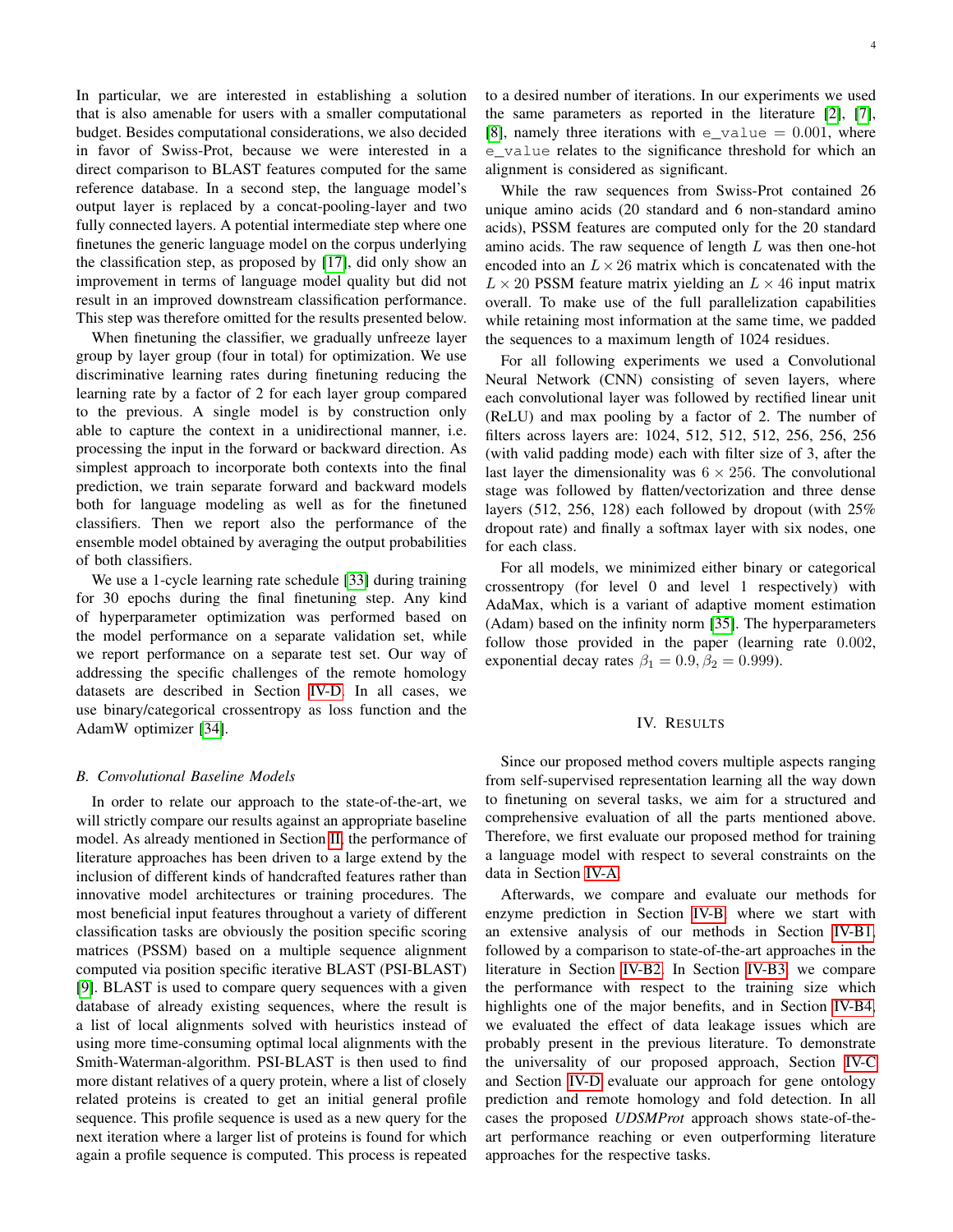<span id="page-4-0"></span>

Figure 1: Schematic illustration of the training procedure, here for the amino acid sequence <BOS>MSLR...RI. The <BOS>token marks the beginning of the sequence. The red arrows show the context for forward LM for predicting next character (S) given sequence  $\langle BOS \rangle$ M of length 2. For finetuning on the downstream classification tasks, all embeddings weights and LSTM weights are initialized using the same set of weights obtained from language model pretraining. This has to be contrasted with the use of pretrained (amino acid) embeddings, where just the embedding weights are initialized in a structured way before the downstream finetuning step.

#### <span id="page-4-1"></span>*A. Language Modeling*

We start by evaluating language model performance on proteomics data. This step is important for two reasons: First, language modeling on proteomics data is an interesting field of application for language models outside the classical domain of NLP. The results presented below are supposed to serve as a first benchmark in this direction addressing also the subtle but crucial differences between language modeling evaluation in NLP and in proteomics. Second, as the language model objective is used as pretraining objective for downstream classification tasks, language model performance is instructive to evaluate the implicit knowledge about the structure of proteins that has been captured by the model.

We present language model results using *AWD-LSTM* language models trained on Swiss-Prot using 90% / 5% / 5% splits based on clusters for training, validation and test set, respectively. We train using redundant sequences and evaluate on a reduced dataset with a single representative sequence for each cluster. As performance metrics, we report the natural exponential of the test loss and the prediction accuracy. We tokenize on an amino acid level, the resulting vocabulary comprises the following additional tokens in addition to the 20+2 canonical amino acids: X (unknown), B (either D or N), Z (either  $E$  or  $Q$ ),  $\langle BOS \rangle$  (marks beginning of new protein). We stress that we do not specifically aim to optimize the language model performance, which could be easily improved using appropriate postprocessing techniques [\[36\]](#page-11-15), as it only serves as pretraining objective in this context.

At this point a comment on the different training dataset sizes is appropriate. For random splits we disregard any cluster information and distribute samples according to the ratios 90% / 5% / 5%, which obviously results in the largest training

dataset. In cases where cluster information is used the splits are performed by clusters, where we sort the clusters by the number of members and distribute them onto the three sets consecutively. Finally, we also report results for a dataset, where the train-test-split used for the language model respects those of a chosen downstream classification task, in this case level 1 EC prediction on the EC50 dataset described below. This construction avoids potential data leakage from using implicit knowledge about test and validation sets that is contained in the language model representations in the actual downstream classification task, see Section [IV-B1](#page-5-1) for a detailed discussion.

<span id="page-4-2"></span>Table II: Language model performance on Swiss-Prot 2017\_03 data. The downstream classification task is level 1 EC prediction on the EC50 dataset as described below.

|                              |            |        | LM    | Downstream |
|------------------------------|------------|--------|-------|------------|
| Split                        | #<br>Train | Perpl. | Acc.  | Acc.       |
| UniRef50                     | 316K       | 11.37  | 0.254 | 0.956      |
| UniRef50 (clean)             | 322K       | 11.75  | 0.244 | 0.954      |
| Random( $\sqrt{64\%}$ train) | 316K       | 7.40   | 0.385 | 0.955      |
| Random(fwd)                  | 499K       | 6.88   | 0.409 | 0.960      |

The results on language modeling are compiled in Table [II.](#page-4-2) As expected, the best language model is reached on random dataset splits with perplexities of around 7. It is the coverage of the whole dataset in terms of included clusters that is most important for language model performance. This is apparent from the comparison of (1) the language model trained on a random split, where we artificially restricted the training set to 64% of the original training set compared to (2) the UniRef50 runs. In both cases, the size of the training set is comparable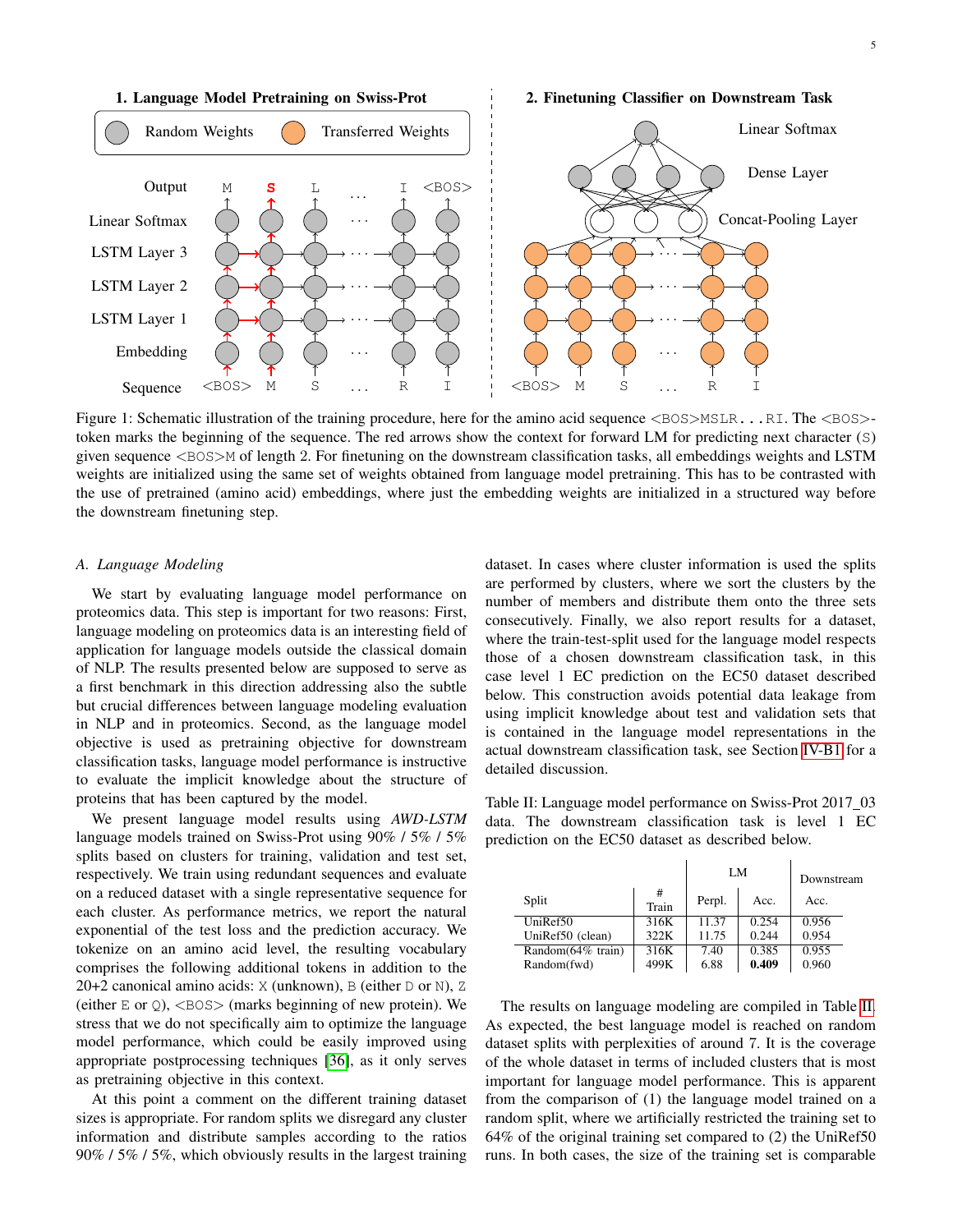but the former (1) reaches a perplexity comparable to that of the model trained on the full dataset with random splits, whereas the latter (2) only reaches a perplexity of around 11.

Even more important than the language model performance itself is, however, in our present context its impact on downstream classification tasks. This is illustrated exemplarily for the EC level 1 classification performance on the EC50 dataset as described below. Table [II](#page-4-2) lists the downstream performance for all language models pretrained on the respective Swiss-Prot version. Interestingly, all fine-tuned classification models show a comparable performance and it is not possible to discriminate between different language models used for pretraining. The same pattern was observed across all considered classification tasks. In particular, it shows that the data leakage from inconsistent splits between pretraining and classification task is presumably small in the context of language modeling. We also experimented with the use of byte-pair-encoding to form subword units [\[37\]](#page-11-16). The language model metrics are obviously not comparable for different vocabulary sizes, so the downstream classification performance is the only meaningful metric to compare both approaches in this case. However, we did not see any significant performance improvements compared to the baseline models with single amino acids as tokens. In addition, if one tokenizes using subword units, sequence annotation tasks such as secondary structure prediction are less straightforward to handle.

Key insights from results presented in this section are the following: First, the results demonstrate that language modeling on amino acid sequence data is indeed meaningful and represents a potentially interesting domain of application for language model methods from NLP. Prediction accuracies of 40% (random split) or 25% (UniRef50 clusters) document a solid understanding of the general structure of proteins. However, the section also highlights crucial differences compared to language model evaluation in NLP. Whereas in NLP sequence similarity between train and test sequences is hardly considered, it has crucial implications in proteomics. Here, it is the dataset coverage in terms of clusters rather than the nominal size of the training set, which most crucially determines the language model performance. Second, however, the different language models show no significance differences in terms of downstream classification performance. This iterates a general insight from NLP in the sense that improved language model performance does not necessarily imply improved downstream task performance.

#### <span id="page-5-0"></span>*B. Enzyme Class Prediction*

We start our analysis on downstream classification tasks with EC classification for the reason that it is a conceptually simple task for which a large number of annotated examples is available.

<span id="page-5-1"></span>*1) Effect of Similarity Threshold and Redundant Sequences:* In order to investigate the benefits of the proposed approach in comparison to algorithms relying on alignment features, we based our initial analysis on the self-constructed EC40 and EC50 datasets, which are from the point of view of the dataset creation as fundamental as the datasets considered in the literature. This approach represents a very controlled experimental setup, where one can investigate the effect of the chosen similarity threshold, the impact of redundant sequences during training and potential sources of data leakage during pretraining in a very clean way.

We base our detailed analysis of the proposed method *UDSMProt* compared to a baseline algorithm operating on PSSM features on EC prediction tasks at level 0 (enzyme vs. non-enzyme) and level 1 (main enzyme class). In particular, we aim to investigate the impact of non-redundant sequences when training the baseline classifier and the impact of different similarity thresholds. It is a well-known effect that the difficulty of the classification problem scales inversely with the similarity threshold, as a higher similarity threshold leads to sequences in the test set that are potentially more similar to those seen during training. In the extreme case of a random split, i.e. by disregarding cluster information, the test set performance merely reflects the algorithm's capability to approximate the training set rather than the generalization performance when applied to unseen data. The failure to correctly incorporate the similarity threshold is one of the major pitfalls when applying NLP methods, because it represents a complication that does not exist for natural language in this form. Here we perform level 0 and level 1 prediction on two different datasets, namely EC40 (40%) and EC50 (50% similarity cutoff). Both datasets only differ in the similarity thresholds and the version of the underlying Swiss-Prot databases.

If not noted otherwise, CNN models are trained on representatives as this considerably reduces the computational burden for determining PSSM features and is in line with literature, whereas *UDSMProt* is conventionally trained using the full training set including redundant sequences, whereas the corresponding test and validation sets always contain only non-redundant sequences. For the EC50 dataset non-redundant sequences enlarge the size of the training set from 44,628 sequences to 113,931 sequences for level 1 and 170,535 instead of 86,087 sequences for level 0.

<span id="page-5-2"></span>Table III: EC classification accuracy on the self-constructed EC40 and EC50 datasets described in Section [IV-B1.](#page-5-1)

|                                | EC40  |       |       | EC <sub>50</sub> |
|--------------------------------|-------|-------|-------|------------------|
| Method                         | Level | Level | Level | Level            |
|                                | 0     |       | 0     |                  |
| $CNN(seq; non-red.)$           | 0.83  | 0.38  | 0.88  | 0.71             |
| CNN(seq)                       | 0.84  | 0.61  | 0.92  | 0.80             |
| CNN(seq+PSSM;non-red.;clean)   | 0.91  | 0.84  | 0.95  | 0.94             |
| CNN(seq+PSSM;non-red.;leak.)   | 0.92  | 0.85  | 0.95  | 0.95             |
| UDSMProt(fwd;pretr.; non-red.) | 0.815 | 0.786 | 0.934 | 0.935            |
| UDSMProt(fwd;from scratch)     | 0.867 | 0.793 | 0.937 | 0.935            |
| UDSMProt(fwd:pretr.)           | 0.894 | 0.840 | 0.949 | 0.960            |
| UDSMProt(bwd;pretr.)           | 0.899 | 0.853 | 0.953 | 0.956            |
| UDSMProt(fwd+bwd:pretr.)       | 0.909 | 0.873 | 0.960 | 0.968            |

In Table [III,](#page-5-2) we compare the two classification algorithms *UDSMProt* and CNN that were introduced in Section [III](#page-2-0) in terms of classification accuracy, which is the default metric considered in the literature for this task. There is a noticeable gap in performance across all experiments between CNN(seq; non-red.) and CNN(seq+PSSM; non-red.) which is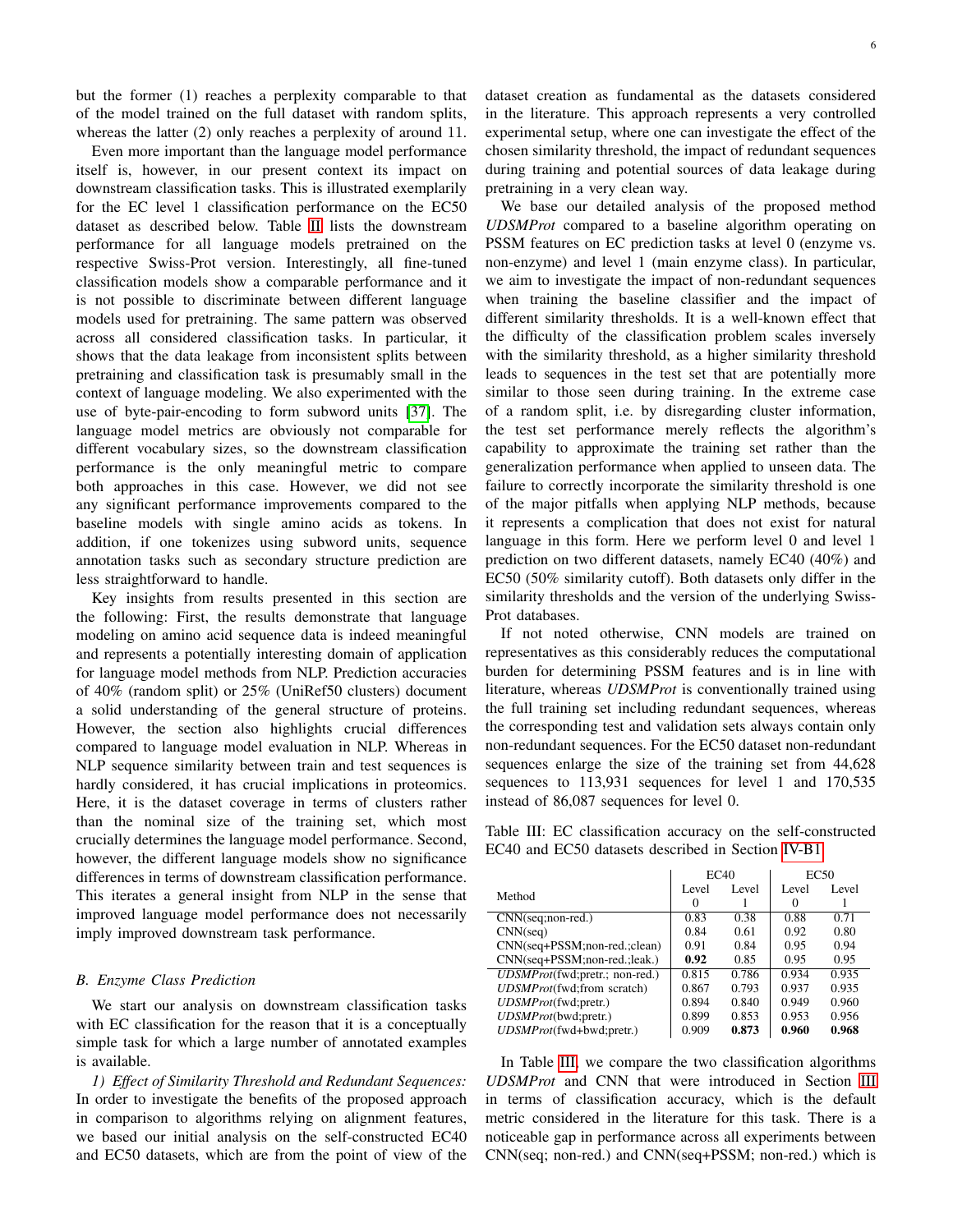a strong indication for the power of PSSM features. This gap can be reduced by the use of redundant sequences from training clusters (CNN(seq)) but still remains sizable. Most importantly, however, the gap can be closed by the use of language model pretraining. Disregarding the case of the EC40 dataset at level 0, the best-performing *UDSMProt* consistently outperforms the baseline algorithms that make use of PSSM features. Combining information from both forward and backward context consistently improves over models with unidirectional context. As another observation, pretraining leads to a consistent advantage compared to models trained from scratch that cannot be compensated by increasing the number of training epochs for the models trained from scratch. Finally, Table [III](#page-5-2) illustrates that the *UDSMProt* classification models benefit from redundant training sequences for the downstream classification task. Comparing corresponding results from different similarity thresholds reveals the expected pattern, in the sense that lowering the similarity threshold complicates the classification task as test sequences show smaller overlap with sequences from the training set.

As already mentioned in Section [IV-A,](#page-4-1) pretraining or precomputing features such as PSSMs on the full dataset disregarding the train-test splits for the downstream classification tasks is a possible source of data leakage that can lead to a systematic over-estimation of the model's generalization performance by implicitly leveraging information about the test set during the training phase. Here we investigate the issue also for the case of PSSM features as this issue was, to the best of our knowledge, not addressed in the literature so far. To this end, we compute two sets of PSSM features, one set computed based on the whole Swiss-Prot database (corresponding classification model: CNN(seq+PSSM; non-red.; leakage)) and a separate set based only on cluster members from the training data (corresponding classification model: CNN(seq+PSSM; non-red.; clean)). This is also the reason why all experiments are trained on the same train-test split without performing extensive cross-validation, because this would lead to tremendous computational costs for clean PSSM features since they would have been computed again for each fold. It turns out that the model with PSSM features computed on a consistent train-test-split always performs slightly worse than its counterpart that relies on PSSM features computed on the whole dataset. However, from a practical perspective, the effect of test data leakage remains small. In Section [IV-B4,](#page-7-1) we provide a more extensive evaluation of the effect by varying the size of the training database that is used for calculating PSSM features.

To reiterate the main findings of the experiments carried out in this section, the most crucial observation is that language model pretraining can close the gap in performance between models operating on PSSM features compared to models operating on the sequences alone. The second main observation is that redundant sequences rather than cluster representants have a positive impact on the downstream classification training process, even though one might expect that this information was leveraged during language model training. The most obvious explanations for this observation are inhomogeneous clusters that contain samples with different labels that carry more finegrained information than a single label per cluster representant. Finally, the effect of data leakage from computing PSSM features on the whole dataset disregarding train-test splits turned out to be small, but should be kept in mind for future investigations.

<span id="page-6-0"></span>*2) Comparison to Literature Benchmarks:* In order to relate our proposed approach to state-of-the-art methods in literature, we conducted an experiment on two datasets provided with *ECPred* [\[8\]](#page-10-2) and *DEEPre* [\[7\]](#page-10-10). The main purpose of this analysis is to justify our choice of the CNN baseline algorithm by demonstrating that it performs on par with state-of-the-art algorithms that do not make use of additional side-information for example in the form of PFAM features.

While for *DEEPre* the reported accuracies derived from a 5-fold-cross-validation are straightforward to compute, for *ECPred* however, we reproduced their evaluation scheme, which is tailored to binary one-vs-all-classifiers opposed to multi-class-classifiers. The scheme requires to evaluate binary classifiers that distinguish a particular EC class from other EC classes as well as non-enzymes. Finally, the mean  $F_1$ score is reported across the six datasets. We adopt their evaluation procedure in order to be able to compare directly to their reported results. However, we decided to fit a seven-class categorical classifier (non-enzymes and six main enzyme classes) both on the concatenated training set for all EC classes. In our experiments, the performance of these classifiers was comparable or even better than the corresponding score obtained by training six independent classifiers on EC-class-specific training sets and the procedure is more in line with our approach. We would like to add that this statement applies only to level 0 and level 1, whereas hierarchical classifiers as used by *ECPred* show advantages for sparsely populated cases such as level 2 EC prediction, which is, however, not considered here. At this point we would like to stress that the evaluation procedure is tailored specifically to hierarchical classifiers rather inconvenient to apply for multiclass classifiers.

<span id="page-6-1"></span>Table IV: EC classification accuracy on the published *DEEPre* and *ECPred* datasets described in Section [IV-B2.](#page-6-0) *DEEPre* results were evaluated using 5-fold crossvalidation.

|                 |                            | DEEPre (acc.) |       |       | ECPred (mean $F_1$ ) |
|-----------------|----------------------------|---------------|-------|-------|----------------------|
|                 | Method                     | Level         | Level | Level | Level                |
|                 |                            | $\theta$      |       |       |                      |
|                 | $\overline{ExyPred}$ [2]   | 0.91          | 0.90  |       |                      |
|                 | DEEPre [7]                 | 0.96          | 0.95  |       |                      |
|                 | ECPred [8]                 |               |       | 0.96  | 0.96                 |
|                 | DEEPre (seq+PSSM) [7]      | 0.88          | 0.82  |       |                      |
|                 | $CNN$ (seq+ $PSSM$ )       | 0.91          | 0.84  | 0.97  | 0.94                 |
|                 | (fwd; pretr.)              | 0.855         | 0.810 | 0.954 | 0.928                |
| <b>UDSMProt</b> | (bwd; pretr.)              | 0.864         | 0.826 | 0.968 | 0.934                |
|                 | (fwd+bwd; pretr.)          | 0.874         | 0.842 | 0.970 | 0.940                |
|                 | (fwd; pretr.; red.)        |               |       | 0.972 | 0.946                |
|                 | (bwd; pretr.; red.)        |               |       | 0.973 | 0.945                |
|                 | $(fwd+ bwd; pretr.; red.)$ |               |       | 0.976 | 0.953                |

Table [IV](#page-6-1) shows the results of this experiment. For completeness we list also results for *EzyPred*(seq+PSSM+PFAM) and *DEEPre*(seq+PSSM+PFAM), both of which make use of PFAM features in addition to PSSM features. Leaving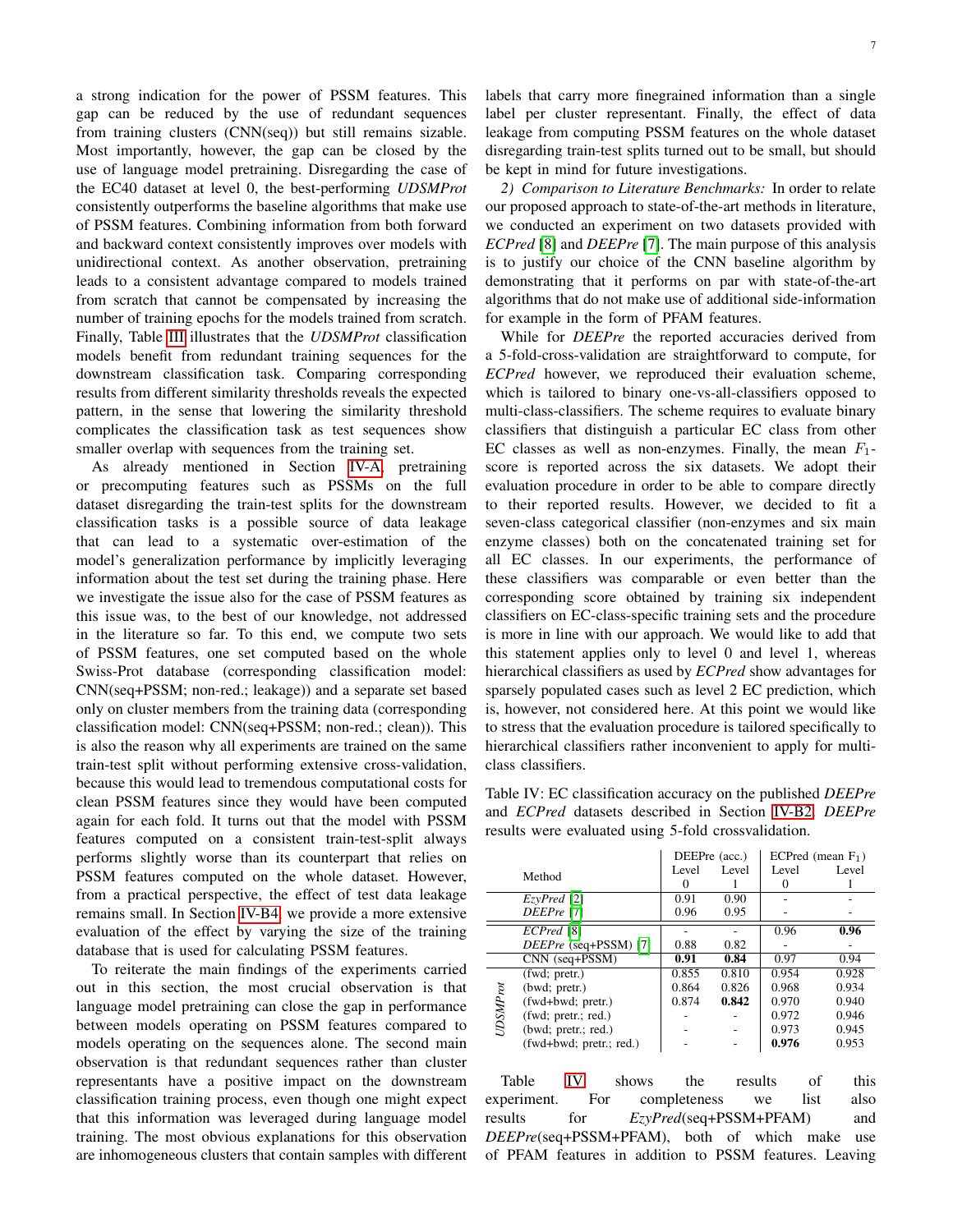aside the very unfavorable scaling with the dataset size [\[11\]](#page-10-5) and possible issues with data leakage due to features computed using the full dataset, we do not consider methods relying on these features as such approach will fail when applied to proteins without functional annotations such that at least one-third of microbial proteins can not be annotated through alignments on given sequences [\[10\]](#page-10-4). Also note, that a convolutional model (as our baseline) seemed sufficient when compared to the hybrid model of *DEEPre* (using convolutional layers followed by a recurrent layer (LSTM)) as can been seen in Table [IV](#page-6-1) where our baseline even surpassed the reported performances (91% vs. 88% for level 0 and 84% vs. 82% for level 1). Also for testing on *ECPred* our baseline approach yielded competitive results indicating a well-chosen baseline model. These results justify a posteriori our design choices for the CNN baseline model.

Turning to the performance of the proposed *UDSMProt*, we find a solid prediction performance reaching state-of-the-art performance reported in the literature for algorithms operating on PSSM features. Considering the results of the previous section, the results on the *DEEPre* dataset represent only the lower bound for the achievable performance as it profits considerably from redundant training sequences, which could, however, not be reconstructed in this case. Considering the sizable performance gaps between training on redundant and non-redundant datasets in Table [III,](#page-5-2) it is even more remarkable that the model already reaches state-of-the-art performance when trained on non-redundant sequences. For *ECPred* we report both the performance for training on the original training set as well as the performance on an augmented training set comprising all corresponding Uniref50 cluster members as shown in the three bottom lines in Table [IV.](#page-6-1) In terms of level 0 performance the proposed approach outperforms *ECPred* and it shows competitive performance at level 1.

To summarize, given the results on the benchmark datasets, we see it justified to claim state-of-the-art performance for the CNN baseline model compared to literature approaches disregarding those that incoorporate PFAM features. This allows us to to use this model as baseline model with state-of-the-art performance for the following investigations. The proposed *UDSMProt*-model is very competitive on both literature datasets in particular in the light of missing redundant training sequences for the case of the *DEEPre* dataset.

<span id="page-7-0"></span>*3) Impact of Dataset Size:* In this section, we aim to demonstrate the particular advantages of the proposed *UDSMProt*-approach in the regime of small dataset sizes. To investigate this effect in a clean experimental setup, we conducted an experiment with consecutively decreasing training set sizes, while keeping test and validation sets fixed.

For this experiment, we used the EC50 dataset as described in the appendix with numbers per class as shown in Table [VII](#page-12-0) and trained a level 1 classifier for each split. We compared our proposed approach (AWD-LSTM with pretraining and from scratch) with baseline models (CNN with PSSM features and CNN on redundant sequences only) for seven different training set sizes measured in terms of clusters compared to the number of clusters in the original training set. The hyperparameters were kept fixed to those of the run with full training data. Therefore the results have to be taken with a grain of salt as different architectures might exhibit a different sensitivity to hyperparameter choices upon varying the size of the training dataset, i.e. models trained at smaller dataset sizes might profit differently from additional hyperparameter tuning.

<span id="page-7-2"></span>

Figure 2: Dependence of the EC classification accuracy (level 1; EC50 dataset) on the size of the training dataset, see Section [IV-B3](#page-7-0) for a detailed discussion.

The results from Figure [2](#page-7-2) show an interesting pattern: The bidirectional *UDSMProt* model always outperforms the CNN baseline model and most interestingly the gap between the two models increases for small dataset sizes, which suggests the representations learned during language model finetuning represent a more effective baseline for finetuning than using PSSMs as fixed input features. As a second observation, also the gap to the models trained from scratch widens. Reducing the number of training clusters by 50% only leads to a decrease in model performance by 3%, whereas the performance of the model trained from scratch drops by 8%.

To summarize, both above observations represent strong arguments for applications of *UDSMProt* in particular to small datasets. Our results suggest to make language model pretraining a standard procedure in these cases.

<span id="page-7-1"></span>*4) Impact of BLAST Database Size:* In this section, we investigate the data leakage effect discussed in Section [IV-A](#page-4-1) and Section [IV-B1](#page-5-1) in more detail with focus on PSSM features. The aim is to illustrate that the overstimation of the model generalization performance by computing PSSM features on the whole dataset is not only a theoretical issue but has practical implication for downstream classification performance at least in the cases where the corresponding BLAST database is small.

For pretraining using language modeling this issue did not have significant impact on the downstream performance. This is obviously a desirable property as it would otherwise require to pretrain on large datasets with train-test splits consistent with the downstream task, which defeats the purpose of using pretraining as a universal step unspecific to the choice of the downstream task. However, data leakage is always a potential issue in this context and deserves further research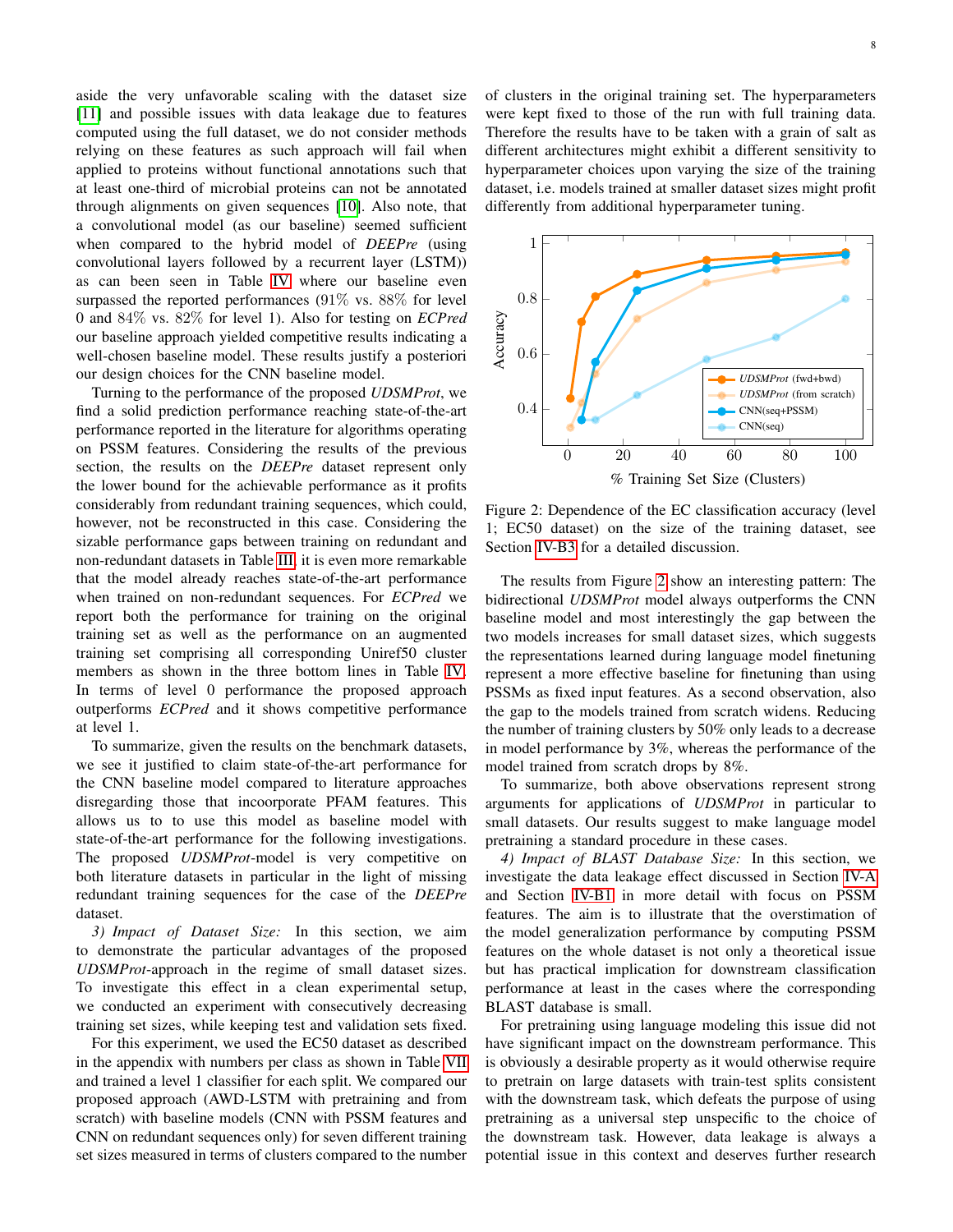from our perspective to understand the practical implications for different classification tasks.

To highlight the importance of using an appropriate traintest-split also for the database on which PSI-BLAST is performed, we conducted the following experiment, where we compared two sets of features (as already described in Section [IV-B1\)](#page-5-1) both trained with the same model and hyperparameters: (1) PSSM features based on the whole Swiss-Prot database (including test sequences) and (2) PSSM features on database consisting only of sequences from the training clusters. While experimenting, we observed that the effect is consistent but barely measurable for large training data, but as the training data (and therefore the BLAST database) get smaller, the effect becomes more apparent. We considered four training sizes: 10%, 30%, 50% and 80% training size, while the test size stayed 20% (the rest of the sequences were neglected for this experiment. For each experiment, we trained a model for level 1 EC prediction as described in Section [III-B](#page-3-1) and shown in Section [IV-B1,](#page-5-1) where we used an early stopping criterion based on the accuracy on a validation set. Here, we used the EC40 dataset as described in Table [VII.](#page-12-0)

<span id="page-8-1"></span>

Figure 3: Dependence of EC classification accuracy on the size of the dataset used to computed PSSM features compared to a model exploiting PSSM features computed on the full dataset.

Figure [3](#page-8-1) shows the results of this experiment. It can be seen that the effect (difference between clean and leakage) is getting more pronounced when the training dataset gets smaller. This might be a obvious fact from a machine learning point of view, but to the best of our knowledge, this has never been shown in the context of PSSM features for proteomics. From this finding, we can conclude that the results from previous literature are not overestimated strongly. Nevertheless, a fundamental difference remains when dealing with smaller datasets. In the case of small data, considering e.g. 10% of the EC40 training data, the gap in performance between a clean and a leaky procedure is 8% in accuracy, which is far from negligible. In addition, we restricted our analysis to EC classification whereas the effect might very well also depend on the considered downstream task.

## <span id="page-8-0"></span>*C. Gene Ontology Prediction*

To stress the universality of the proposed approach, we also present results for gene ontology prediction, which is a multilabel classification task as already introduced in Section [II-B.](#page-1-1)

To ensure maximum comparability, we used the implementation provided by [\[15\]](#page-10-7) to construct train and test datasets. We grouped duplicate sequences across multiple species with slightly different sets of annotations by building a grand union on those in order to ensure that every possible annotations is considered. We train on their Swiss-Prot training set, that was designed to have sequence similarities below 50% compared to the CAFA3 test set, resulting in a training set of 135468 unique sequences. In order to compare directly to literature results [\[15\]](#page-10-7), [\[27\]](#page-11-5), we compare performance on a CAFA3 benchmark set comprising 575 sequences based on a selection of 539 GO-terms that were predicted by DeepGO. Also the evaluation of the final scores from the raw model predictions was carried out using the provided evaluation scripts [\[15\]](#page-10-7), [\[27\]](#page-11-5). The reported metrics are based on those reported in the CAFA3 challenge [\[27\]](#page-11-5), [\[38\]](#page-11-17), namely a protein-centric maximum F-measure  $F_{\text{max}}$  along with a corresponding average recall and a term-centric AUC. As baseline model, we trained the same model as used in previous experiments, but since the output is 539-dimensional, with slightly broader fully connected layers (i.e. three layers with 512 dimensions each, each followed by rectified linear unit (ReLU) and dropout with rate 0.25). In addition, since this task is framed as a multi-label classification task, we instead optimized piece wise binary crossentropy again with AdaMax. Unless noted otherwise, we trained our models using Swiss-Prot data as prepared by [\[15\]](#page-10-7) and evaluated on a CAFA3 benchmark set in order to compare to literature results provided by [\[15\]](#page-10-7), [\[27\]](#page-11-5).

<span id="page-8-2"></span>Table V: Gene ontology (molecular function) prediction performance evaluated on the DeepGO [\[27\]](#page-11-5) benchmark set, see Section [IV-C](#page-8-0) for details.

| Method                              | AUC   | $F_{\text{max}}$ | Recall |
|-------------------------------------|-------|------------------|--------|
| <i>DeeProtein</i> (Swiss-prot) [15] | 0.89  | 0.51             | 0.47   |
| DeeProtein(CAFA3) [15]              | 0.88  | 0.50             | 0.42   |
| $DeepGO$ [27]                       | 0.90  | 0.48             | 0.40   |
| FFPred3 [5]                         | 0.86  | 0.38             | 0.40   |
| GoFDR [4]                           | 0.84  | 0.52             | 0.36   |
| CNN(seq)                            | 0.89  | 0.55             | 0.48   |
| UDSMProt(fwd;from scratch)          | 0.876 | 0.574            | 0.502  |
| UDSMProt(fwd;pretr.)                | 0.886 | 0.593            | 0.531  |
| UDSMProt(bwd;pretr.)                | 0.884 | 0.589            | 0.535  |
| UDSMProt(fwd+bwd;pretr.)            | 0.886 | 0.598            | 0.541  |

The results in Table [V](#page-8-2) show that *UDSMProt* model as well as the CNN-baseline outperform the existing approaches in terms of  $F_{\text{max}}$ -score and recall, while only the pretrained *UDSMProt* reach the performance level of *DeeProtein* in terms of AUC. As for EC prediction, the best-performing *UDSMProt*-model is the forward-backward-ensemble model that exploits bidirectional context. The result presented in this section substantiate our claims regarding the universality of transferring implicit knowledge to task-specific requirements.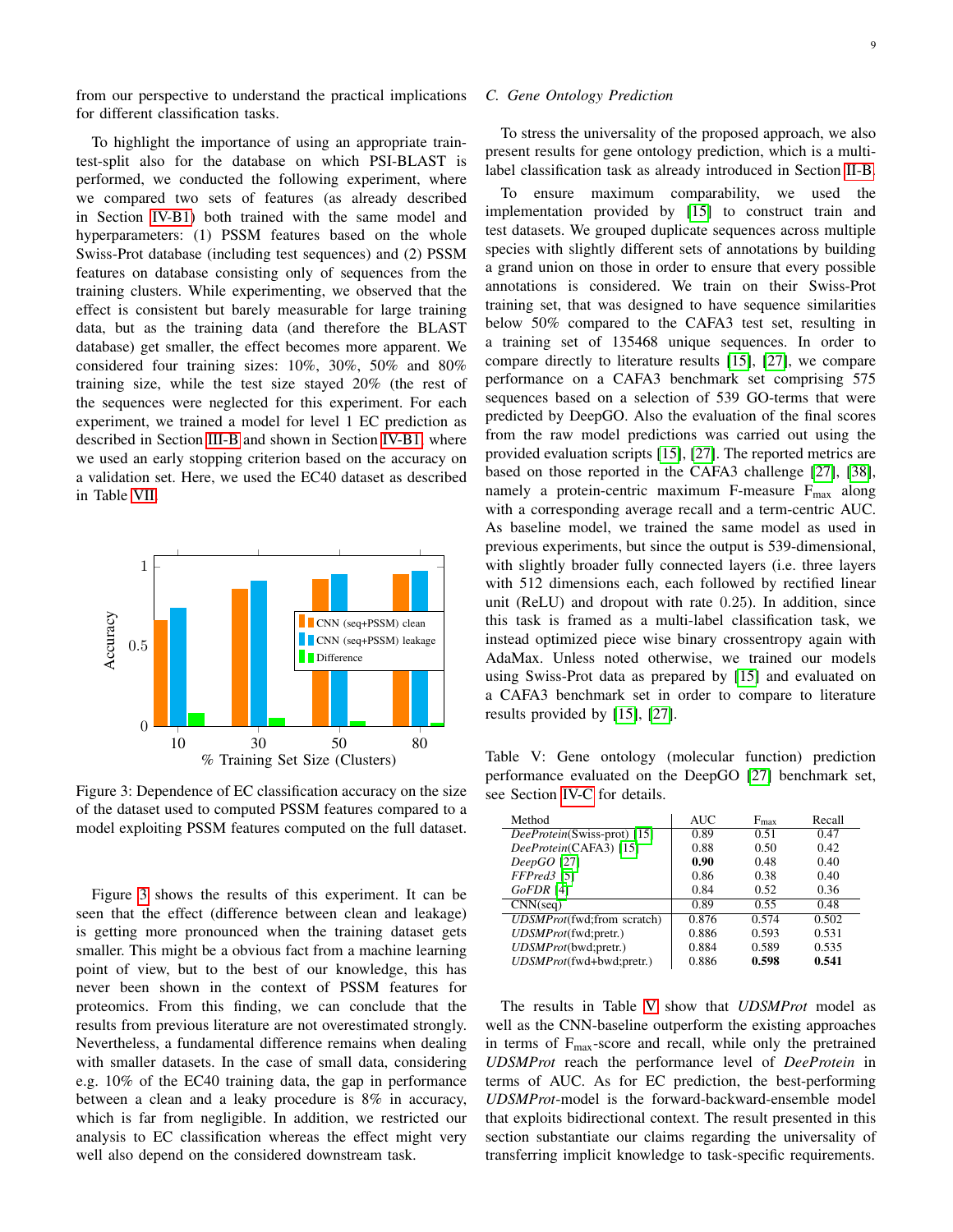## <span id="page-9-0"></span>*D. Remote Homology and Fold Detection*

As second demonstration of the universality of our approach, we consider remote homology detection tasks. The corresponding datasets are with a few hundred training examples situated clearly in the small dataset regime investigated in Section [IV-B3](#page-7-0) and substantiate the claims made in this section in a real-world setting.

The remote homology and fold detection tasks are challenging for two reasons: The datasets are rather small and the task comprises 102 or respectively 85 different datasets that would in principle require a separate set of hyperparameters. To keep the process as simple as possible, we decided to keep a global set of hyperparameters for all datasets of a given task. The procedure is as follows: As no validation is provided for the original datasets, we split the training data into a training and a validation set based on CD-HIT clusters (threshold 0.5). We optimize hyperparameters using the mean AUC for all datasets of a given task measured on the validation set. Most importantly, this involves fixing a (in this case constant) learning rate that is appropriate across all datasets. Using these hyperparameter settings, we perform model selection based on the validation set AUC, i.e. for each individual dataset, we select the model at the epoch with the highest validation AUC. We evaluate the test set AUC for these models and report the mean test set metrics. The standard metrics considered in this context are AUC and AUC50, where the latter corresponds to the (normalized) partial area under the ROC curve integrated up to the first 50 false positives, which allows for a better characterization of the classifier in the domain of small false positive rates that is most relevant for practical applications than the overall discriminative power of the classifier as quantified by AUC.

<span id="page-9-1"></span>Table VI: Remote homology and fold detection performance on the SCOP 1.67 benchmark dataset.

|                            | Superfamily-level |            | Fold-level |            |
|----------------------------|-------------------|------------|------------|------------|
| Method                     | <b>AUC</b>        | $AUC_{50}$ | AUC        | $AUC_{50}$ |
| GPkernel [3]               | 0.902             | 0.591      | 0.844      | 0.514      |
| $LSTM\_protein$ [31]       | 0.942             | 0.773      | 0.821      | 0.571      |
| ProDec-BLSTM [6]           | 0.969             | 0.849      |            |            |
| UDSMProt(fwd;from scratch) | 0.706             | 0.552      | 0.734      | 0.653      |
| UDSMProt(fwd;pretr.)       | 0.957             | 0.880      | 0.834      | 0.734      |
| UDSMProt(bwd;pretr.)       | 0.969             | 0.912      | 0.839      | 0.757      |
| UDSMProt(fwd+bwd;pretr.)   | 0.972             | 0.914      | 0.862      | 0.776      |

The results are compiled in Table [VI.](#page-9-1) Both for homology and fold detection according to most metrics, the *UDSMProt* model trained from scratch performs worse than the original LSTM model [\[31\]](#page-11-9). This is most likely due to the fact that the *UDSMProt* model is considerably larger than the latter model and most datasets are fairly small with a few hundreds training examples per dataset. This deficiency is overcome with the use of language model pretraining, where both unidirectional models perform better than the LSTM baseline model. This observation is in line with the experiments in Section [IV-B3](#page-7-0) that demonstrates the particular effectiveness of the proposed approach for small datasets. The best-performing model from the literature, *ProDec-BLSTM*, is a bidirectional LSTM operating on sequence as well as PSSM features. Interestingly, reaching its performance in terms of overall AUC required the inclusion of bidirectional context i.e. the forwardbackward ensemble model. The proposed method also clearly outperforms classical methods such as *GPkernel* [\[3\]](#page-10-14) both on the fold and the superfamily level. The excellent results on remote homology and fold detection support our claims on the universality of the approach as well as the particular advantages in the regime of small dataset sizes.

#### V. SUMMARY AND OUTLOOK

In this work, we investigated the prospects of selfsupervised pretraining for protein classification tasks leveraging the recent advances in NLP in this direction. Protein classification represents an ideal test bed for NLP methods.

For our methodological investigations, we focused on an enzyme prediction task for which a comparably large set of annotations is available. Here, we demonstrate that self-supervised pretraining, in our case language model pretraining for an AWD-LSTM model as in ULMFit [\[17\]](#page-11-11), can indeed close the gap to state-of-the-art algorithms that rely on BLAST features obtained from database searches that scale unfavorably with dataset size, or in some cases even outperforms them. Self-supervised approaches show particular advantages for small datasets, which is the generic situation in proteomics. This was investigated in a controlled setup by artificially reducing the size of the training dataset. To substantiate our claims about the universality of the approach in the sense of transferring implicit knowledge to task-specific requirements, we also presented results for gene ontology prediction and remote homology detection outperforming existing approaches that reached state-of-the-art performance in the case of GO prediction or even outperformed existing approaches as for remote homology detection.

Differently from typical NLP tasks, the dataset creation and the evaluation procedure has to be carried out with particular care, as small differences in the procedure can have large impact on the difficulty of the classification problem. This applies in particular to a well-defined way of handling the similarity threshold, i.e. dealing with homologous sequences that differ only by a few amino acids when splitting into train and test sets. These factors urge for the creation of appropriate benchmark datasets that convert raw data from an exemplary subset of the many existing protein classification tasks into benchmark datasets in a transparent manner that allow for a rigorous testing of Machine Learning algorithms in this setting.

Given the insights gained from the three classification tasks, we can draw the following general conclusions for generic protein classification tasks:

1) Considering the fact that both the baseline CNN as well as *UDSMProt* were able to reach state-of-the-art results suggests that problem-specific architectures are less important than the training procedure (*UDSMProt*) or the input features (PSSM), at least for models that are powerful enough. This allows to design taskindependent, universal classification algorithms that can be applied without much manual intervention to unseen classification tasks.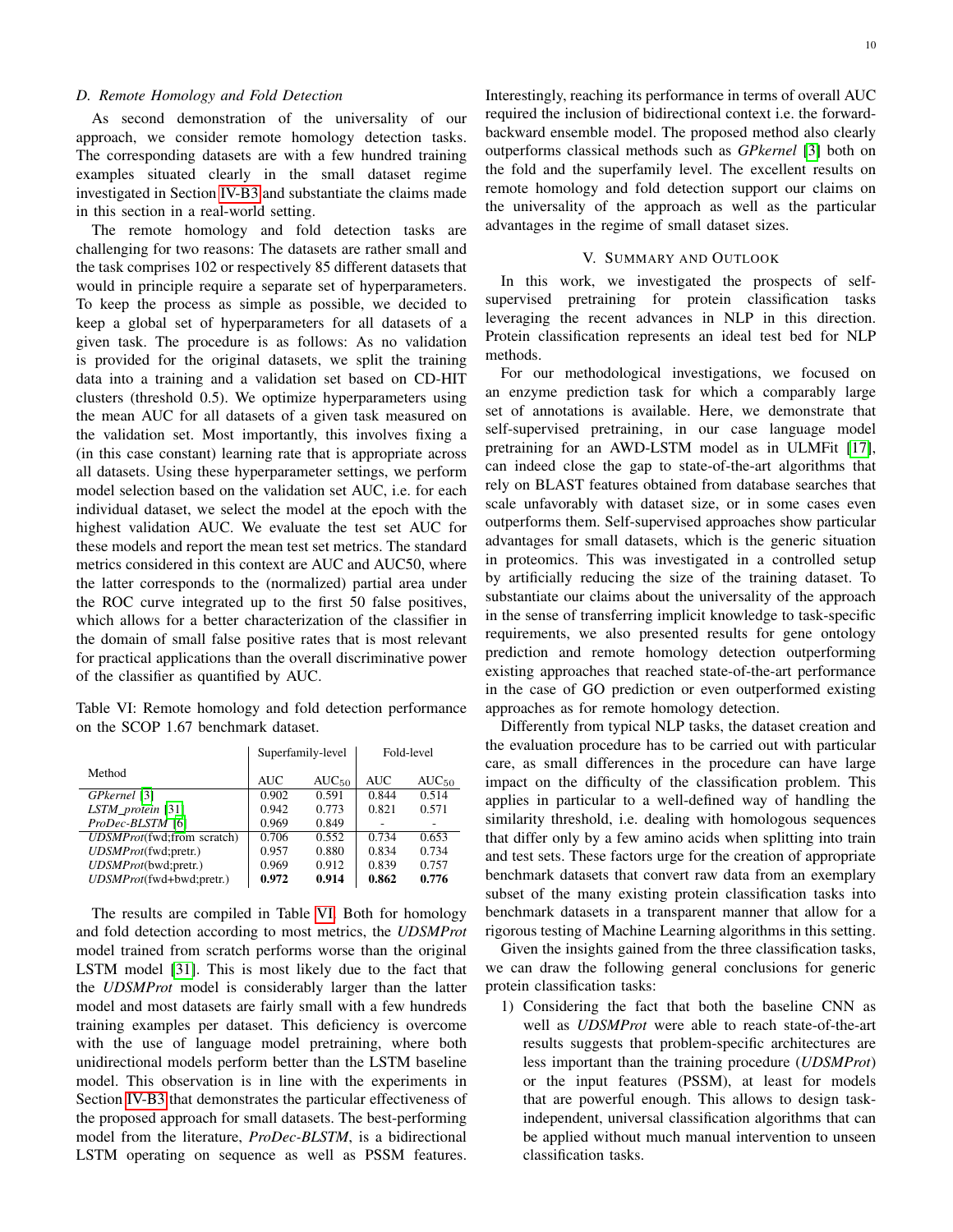- 2) Bidirectional contexts are important, which is reflected by the fact that in all cases forward-backward-ensemble reached the best performance and in most cases improved the performance of unidirectional models considerably. Ensembling forward and backward models is in fact the simplest – although at the same time a quite ineffective – way of capturing bidirectional context as there is no possibility for interactions of forwardlooking and backward-looking parts below the final classification layer. From our perspective, this represents an opportunity for approaches such as BERT [\[19\]](#page-11-18) or XLNet [\[22\]](#page-11-0), which are able to capture the bidirectional context directly. This might be particularly important for more complicated protein classification tasks that go beyond the prediction of a single global label such as sequence annotation tasks like secondary structure or phosphorylation site prediction.
- 3) Redundant sequences are a valuable source of information also for downstream classification tasks. This fact is in tension with the standard practice in bioinformatics, where in many cases only representants without the corresponding cluster assignments are presented. To ensure comparability, benchmarking datasets should always include full information to reproduce the cluster assignments used during dataset creation, which would allow at least retrospectively to reconstruct the complete dataset from a given set of representants.
- 4) Data leakage arising from inconsistent train-test splits between pretraining and classification e.g. by precomputing features on the full Swiss-Prot database without excluding downstream test clusters is a possible source of systematic overestimation of the model's generalization performance. From our experiments on EC prediction tasks, its effect was found to be small in particular for large pretraining datasets such as Swiss-Prot, but it should be kept in mind for future investigations.

Leveraging large amount of unlabeled data in the form of large, in parts very well-curated protein databases by the use of modern NLP methods, represents a new paradigm in the domain of proteomics. It will be interesting to see how this process continues with the rapidly evolving algorithmic advances in the field of NLP, considering in particular approaches like BERT [\[19\]](#page-11-18), see also [\[12\]](#page-10-9) for first applications in the domain of proteomics, and XLNet [\[22\]](#page-11-0). This is particularly relevant for more complicated protein classification tasks that go beyond the prediction of a single global label, such as sequence annotation tasks like secondary structure or phosphorylation site prediction, which even more require bidirectional contexts that cannot be captured by traditional language models. Apart from the huge prospects in terms of quantitative prediction performance, the recent advances in the field of explainable AI research open exciting new avenues for deeper insights into the inner structure of proteins themselves, see also [\[15\]](#page-10-7) for first applications in this direction.

#### ACKNOWLEDGEMENTS

The authors thank J. Vielhaben for discussions and work on related topics. This work was supported by the Bundesministerium für Bildung und Forschung (BMBF) through the Berlin Big Data Center under Grant 01IS14013A and the Berlin Center for Machine Learning under Grant 01IS180371. *UDSMProt* was implemented using Pytorch [\[39\]](#page-11-19) and fast.ai [\[40\]](#page-11-20) and CNN baseline models were implemented in Keras [\[41\]](#page-11-21).

#### **REFERENCES**

- <span id="page-10-0"></span>[1] The UniProt Consortium, "UniProt: a worldwide hub of protein knowledge," *Nucleic Acids Research*, vol. 47, no. D1, pp. D506–D515, 11 2018. [Online]. Available:<https://doi.org/10.1093/nar/gky1049>
- <span id="page-10-1"></span>[2] H.-B. Shen and K.-C. Chou, "EzyPred: a top–down approach for predicting enzyme functional classes and subclasses," *Biochemical and biophysical research communications*, vol. 364, no. 1, pp. 53–59, 2007.
- <span id="page-10-14"></span>[3] T. Håndstad, A. J. Hestnes, and P. Sætrom, "Motif kernel generated by genetic programming improves remote homology and fold detection," *BMC Bioinformatics*, vol. 8, no. 1, p. 23, Jan 2007. [Online]. Available: <https://doi.org/10.1186/1471-2105-8-23>
- <span id="page-10-11"></span>[4] Q. Gong, W. Ning, and W. Tian, "GoFDR: a sequence alignment based method for predicting protein functions," *Methods*, vol. 93, pp. 3–14, 2016.
- <span id="page-10-12"></span>[5] D. Cozzetto, F. Minneci, H. Currant, and D. T. Jones, "FFPred 3: featurebased function prediction for all Gene Ontology domains," *Scientific reports*, vol. 6, p. 31865, 2016.
- <span id="page-10-13"></span>[6] S. Li, J. Chen, and B. Liu, "Protein remote homology detection based on bidirectional long short-term memory," *BMC Bioinformatics*, vol. 18, no. 1, p. 443, Oct 2017. [Online]. Available: [https:](https://doi.org/10.1186/s12859-017-1842-2) [//doi.org/10.1186/s12859-017-1842-2](https://doi.org/10.1186/s12859-017-1842-2)
- <span id="page-10-10"></span>[7] Y. Li, S. Wang, R. Umarov, B. Xie, M. Fan, L. Li, and X. Gao, "DEEPre: sequence-based enzyme EC number prediction by deep learning," *Bioinformatics*, vol. 34, no. 5, pp. 760–769, 2018. [Online]. Available:<http://dx.doi.org/10.1093/bioinformatics/btx680>
- <span id="page-10-2"></span>[8] A. Dalkiran, A. S. Rifaioglu, M. J. Martin, R. Cetin-Atalay, V. Atalay, and T. Doğan, "ECPred: a tool for the prediction of the enzymatic functions of protein sequences based on the EC nomenclature," *BMC Bioinformatics*, vol. 19, no. 1, p. 334, Sep 2018. [Online]. Available: <https://doi.org/10.1186/s12859-018-2368-y>
- <span id="page-10-3"></span>[9] T. Madden, "The BLAST sequence analysis tool," in *The NCBI Handbook [Internet]. 2nd edition*. National Center for Biotechnology Information (US), 2013.
- <span id="page-10-4"></span>[10] M. N. Price, K. M. Wetmore, R. J. Waters, M. Callaghan, J. Ray, H. Liu, J. V. Kuehl, R. A. Melnyk, J. S. Lamson, Y. Suh *et al.*, "Mutant phenotypes for thousands of bacterial genes of unknown function," *Nature*, vol. 557, no. 7706, p. 503, 2018.
- <span id="page-10-5"></span>[11] M. L. Bileschi, D. Belanger, D. Bryant, T. Sanderson, B. Carter, D. Sculley, M. A. DePristo, and L. J. Colwell, "Using Deep Learning to Annotate the Protein Universe," *bioRxiv*, 2019. [Online]. Available: <https://www.biorxiv.org/content/early/2019/05/06/626507>
- <span id="page-10-9"></span>[12] A. Rives, S. Goyal, J. Meier, D. Guo, M. Ott, C. L. Zitnick, J. Ma, and R. Fergus, "Biological Structure and Function Emerge from Scaling Unsupervised Learning to 250 Million Protein Sequences," *bioRxiv*, 2019. [Online]. Available: [https://www.biorxiv.org/content/early/2019/](https://www.biorxiv.org/content/early/2019/04/29/622803) [04/29/622803](https://www.biorxiv.org/content/early/2019/04/29/622803)
- <span id="page-10-6"></span>[13] R. Rao, N. Bhattacharya, N. Thomas, Y. Duan, X. Chen, J. Canny, P. Abbeel, and Y. S. Song, "Evaluating Protein Transfer Learning with TAPE," *bioRxiv*, 2019. [Online]. Available: [https://www.biorxiv.](https://www.biorxiv.org/content/early/2019/06/20/676825) [org/content/early/2019/06/20/676825](https://www.biorxiv.org/content/early/2019/06/20/676825)
- [14] M. AlQuraishi, "AlphaFold at CASP13," *Bioinformatics*, 05 2019. [Online]. Available:<https://doi.org/10.1093/bioinformatics/btz422>
- <span id="page-10-7"></span>[15] J. U. zu Belzen, T. Bürgel, S. Holderbach, F. Bubeck, L. Adam, C. Gandor, M. Klein, J. Mathony, P. Pfuderer, L. Platz *et al.*, "Leveraging implicit knowledge in neural networks for functional dissection and engineering of proteins," *Nature Machine Intelligence*, vol. 1, no. 5, p. 225, 2019.
- <span id="page-10-8"></span>[16] M. E. Peters, M. Neumann, M. Iyyer, M. Gardner, C. Clark, K. Lee, and L. Zettlemoyer, "Deep contextualized word representations," in *Proc. of NAACL*, 2018.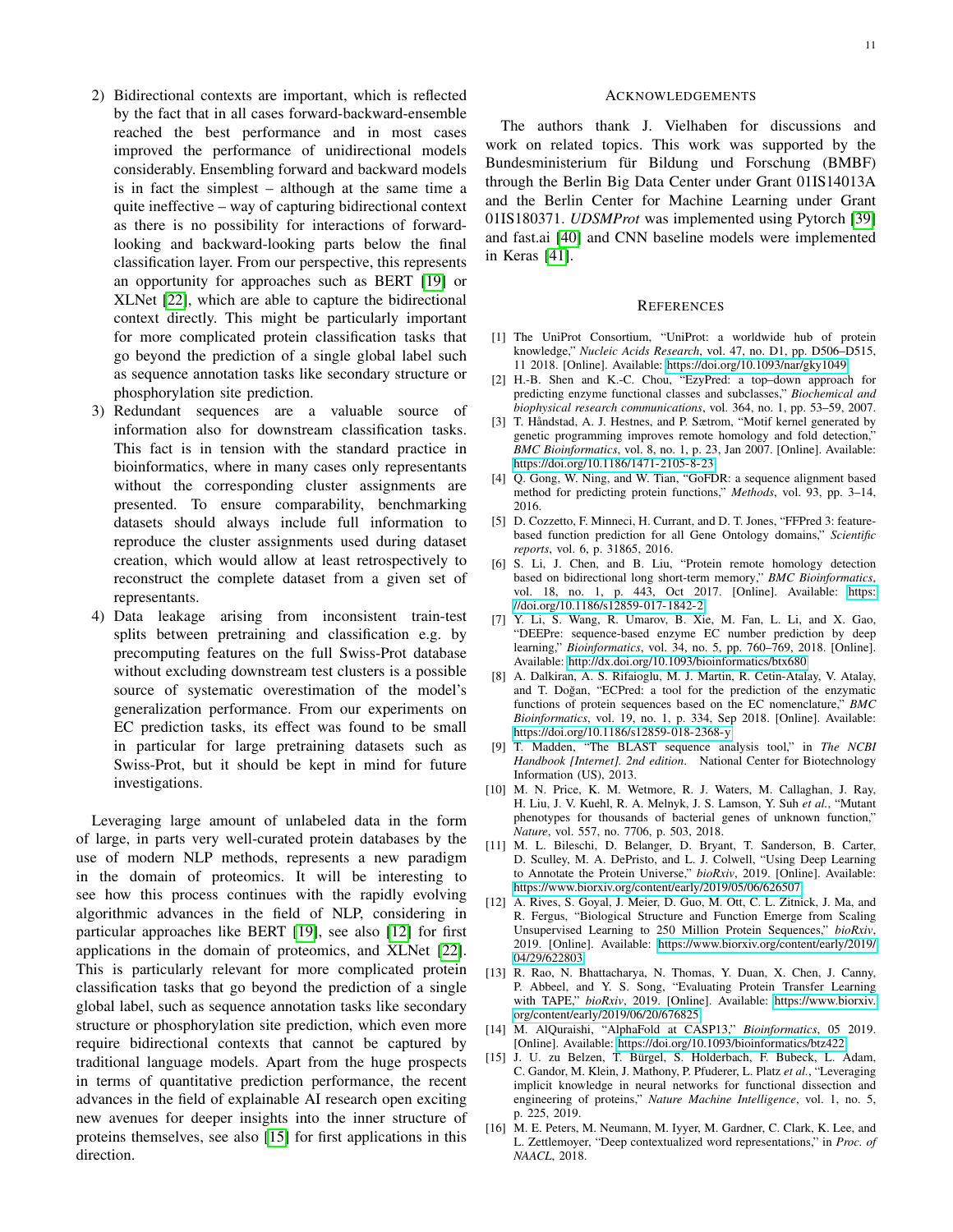- <span id="page-11-11"></span>[17] J. Howard and S. Ruder, "Universal language model fine-tuning for text classification," in *Proceedings of the 56th Annual Meeting of the Association for Computational Linguistics (Volume 1: Long Papers)*, vol. 1, 2018, pp. 328–339.
- [18] A. Radford, K. Narasimhan, T. Salimans, and I. Sutskever, "Improving language understanding by generative pre-training," *Technical report, OpenAI Blog*, 2018.
- <span id="page-11-18"></span>[19] J. Devlin, M.-W. Chang, K. Lee, and K. Toutanova, "BERT: Pre-training of Deep Bidirectional Transformers for Language Understanding,' *arXiv preprint arXiv:1810.04805*, 2018. [Online]. Available: [https:](https://www.arxiv.org/abs/1810.04805) [//www.arxiv.org/abs/1810.04805](https://www.arxiv.org/abs/1810.04805)
- [20] A. Radford, J. Wu, R. Child, D. Luan, D. Amodei, and I. Sutskever, "Language models are unsupervised multitask learners," *Technical report, OpenAI Blog*, 2019.
- [21] K. Song, X. Tan, T. Qin, J. Lu, and T.-Y. Liu, "MASS: Masked Sequence to Sequence Pre-training for Language Generation," *arXiv preprint arXiv:1905.02450*, 2019. [Online]. Available: [https:](https://www.arxiv.org/abs/1905.02450) [//www.arxiv.org/abs/1905.02450](https://www.arxiv.org/abs/1905.02450)
- <span id="page-11-0"></span>[22] Z. Yang, Z. Dai, Y. Yang, J. Carbonell, R. Salakhutdinov, and Q. V. Le, "XLNet: Generalized Autoregressive Pretraining for Language Understanding," 2019. [Online]. Available: [https://www.arxiv.org/abs/](https://www.arxiv.org/abs/1906.08237) [1906.08237](https://www.arxiv.org/abs/1906.08237)
- <span id="page-11-1"></span>[23] E. Asgari and M. R. Mofrad, "Continuous distributed representation of biological sequences for deep proteomics and genomics," *PloS one*, vol. 10, no. 11, p. e0141287, 2015.
- <span id="page-11-2"></span>[24] O. S. Sarac, Ö. Gürsoy-Yüzügüllü, R. Cetin-Atalay, and V. Atalay, "Subsequence-based feature map for protein function classification," *Computational biology and chemistry*, vol. 32, no. 2, pp. 122–130, 2008.
- <span id="page-11-3"></span>[25] P. Rice, I. Longden, and A. Bleasby, "EMBOSS: the European molecular biology open software suite," 2000.
- <span id="page-11-4"></span>[26] L. Fu, B. Niu, Z. Zhu, S. Wu, and W. Li, "CD-HIT: accelerated for clustering the next-generation sequencing data," *Bioinformatics*, vol. 28, no. 23, pp. 3150–3152, 2012.
- <span id="page-11-5"></span>[27] M. Kulmanov, M. A. Khan, and R. Hoehndorf, "DeepGO: predicting protein functions from sequence and interactions using a deep ontologyaware classifier," *Bioinformatics*, vol. 34, no. 4, pp. 660–668, 2017.
- <span id="page-11-6"></span>[28] P. Radivojac, W. T. Clark, T. R. Oron, A. M. Schnoes, T. Wittkop, A. Sokolov, K. Graim, C. Funk, K. Verspoor, A. Ben-Hur *et al.*, "A largescale evaluation of computational protein function prediction," *Nature methods*, vol. 10, no. 3, p. 221, 2013.
- <span id="page-11-7"></span>[29] A. G. Murzin, S. E. Brenner, T. Hubbard, and C. Chothia, "SCOP: a structural classification of proteins database for the investigation of sequences and structures," *Journal of molecular biology*, vol. 247, no. 4, pp. 536–540, 1995.
- <span id="page-11-8"></span>[30] J. Chen, M. Guo, X. Wang, and B. Liu, "A comprehensive review and comparison of different computational methods for protein remote homology detection," *Briefings in bioinformatics*, vol. 19, no. 2, pp. 231–244, 2016.
- <span id="page-11-9"></span>[31] S. Hochreiter, M. Heusel, and K. Obermayer, "Fast model-based protein homology detection without alignment," *Bioinformatics*, vol. 23, no. 14, pp. 1728–1736, may 2007. [Online]. Available: [https:](https://doi.org/10.1093/bioinformatics/btm247) [//doi.org/10.1093/bioinformatics/btm247](https://doi.org/10.1093/bioinformatics/btm247)
- <span id="page-11-10"></span>[32] S. Merity, N. S. Keskar, and R. Socher, "Regularizing and optimizing LSTM language models," *arXiv preprint arXiv:1708.02182*, 2017. [Online]. Available:<https://www.arxiv.org/abs/1708.02182>
- <span id="page-11-12"></span>[33] L. N. Smith, "A disciplined approach to neural network hyperparameters: Part 1 - learning rate, batch size, momentum, and weight decay," *arXiv preprint arXiv:1803.09820*, 2018. [Online]. Available: <https://www.arxiv.org/abs/1803.09820>
- <span id="page-11-13"></span>[34] I. Loshchilov and F. Hutter, "Fixing Weight Decay Regularization in Adam," *ICLR*, 2019.
- <span id="page-11-14"></span>[35] D. P. Kingma and J. Ba, "Adam: A method for stochastic optimization," in *International Conference on Learning Representations (ICLR)*, 2015.
- <span id="page-11-15"></span>[36] E. Grave, A. Joulin, and N. Usunier, "Improving neural language models with a continuous cache," *arXiv preprint arXiv:1612.04426*, 2016. [Online]. Available:<https://www.arxiv.org/abs/1612.04426>
- <span id="page-11-16"></span>[37] R. Sennrich, B. Haddow, and A. Birch, "Neural machine translation of rare words with subword units," *arXiv preprint arXiv:1508.07909*, 2015. [Online]. Available:<https://www.arxiv.org/abs/1508.07909>
- <span id="page-11-17"></span>[38] W. T. Clark and P. Radivojac, "Information-theoretic evaluation of predicted ontological annotations," *Bioinformatics*, vol. 29, no. 13, pp. i53–i61, 06 2013. [Online]. Available: [https://doi.org/10.1093/](https://doi.org/10.1093/bioinformatics/btt228) [bioinformatics/btt228](https://doi.org/10.1093/bioinformatics/btt228)
- <span id="page-11-19"></span>[39] A. Paszke, S. Gross, S. Chintala, G. Chanan, E. Yang, Z. DeVito, Z. Lin, A. Desmaison, L. Antiga, and A. Lerer, "Automatic differentiation in PyTorch," in *31st Conference on Neural Information Processing Systems (NIPS) Workshop Autodiff*, 2017.
- <span id="page-11-20"></span>[40] J. P. Howard *et al.*, "fast.ai," [http://fast.ai,](http://fast.ai) 2018.
- <span id="page-11-21"></span>[41] F. Chollet *et al.*, "Keras," [https://keras.io,](https://keras.io) 2015.

## APPENDIX A

#### ENZYME CLASS PREDICTION DATASET CONSTRUCTION

The EC50 and EC40 EC classification datasets are constructed according to the following procedure:

- 1) Acquire Swiss-Prot (2016 08 for EC40 and 2017 03 for EC50)
- 2) Cluster Swiss-Prot with CD-HIT (40% similarity cutoff) for EC40 or acquire UniRef50 (2017\_03) for EC50 and apply it to Swiss-Prot
- 3) Remove non-enzymes which have not enough experimental evidence in order to avoid misleading false negatives (annotated evidence is greater or equal to  $4)$
- 4) Remove proteins which are annotated as fragments
- 5) Remove enzymes with multiple enzymatic annotations in order to obtain a single-label classification problem
- 6) Filter proteins by length to include only proteins with more than 50 and less than 5000 amino acids
- 7) Split by clusters into 80% training and 10% validation and 10% test set.
- 8) For test and validation set, we select only representatives (from CD-HIT or UniRef50 clustering) or alternatively the first member of the cluster in the case where the representative was excluded by filtering rules. Optionally a similar reduction is applied to the training set to obtain a set of non-redundant sequences.
- 9) Use the predefined cluster assignments of the previous step and similarly distribute all remaining Swiss-Prot clusters onto training, validation and test dataset according to split ratios 90%, 5% and 5%, respectively, to obtain a clean train-test-split on the whole Swiss-Prot dataset consistent with chosen clusters for the downstream classification task. Again, we keep only representatives for validation and test set.

The last step is important for suitable database creation for PSI-BLAST for the following experiments in Section [IV-B4](#page-7-1) and Section [IV-B1.](#page-5-1) One thing can already be anticipated, as a result, for significantly more sequences from the test dataset PSI-BLAST returned empty queries resulting in less informative features for the test set.

Table [VII](#page-12-0) summarizes all datasets used for our experiments, namely the original data from [\[7\]](#page-10-10) and [\[8\]](#page-10-2) in the first two columns, and our replica in the last two columns. Note that we did not balance the datasets according to the number of enzymes and non-enzymes.